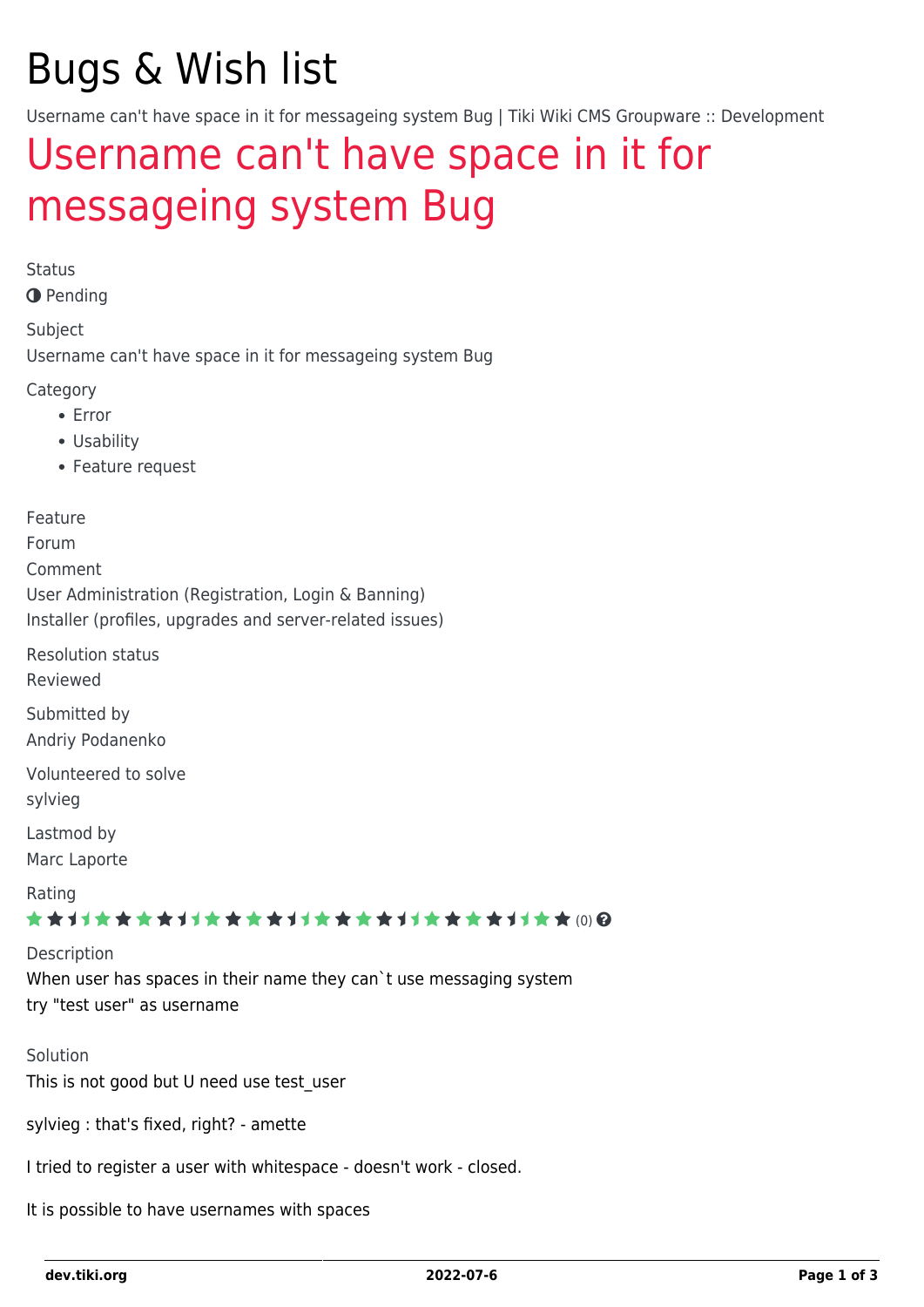| Importance<br>5                                                                 |
|---------------------------------------------------------------------------------|
| Easy to solve?<br>5                                                             |
| Priority<br>25                                                                  |
| Demonstrate Bug (Tiki 19+)<br>Please demonstrate your bug on show2.tikiwiki.org |
| Version: trunk V Create show2.tikiwiki.org instance                             |
|                                                                                 |
| <b>Ticket ID</b><br>265                                                         |
| Created<br>Friday 24 June, 2005 09:01:05 GMT-0000<br>by Unknown                 |

### Comments



#### [Bernard Sfez / Tiki Specialist](https://dev.tiki.org/user11581) 29 Sep 21 07:11 GMT-0000

As per Tiki23 it is still not possible to have a username with a space. I hesitated to close this as my understanding is that it will never be and option are username without space or email address in Tiki.

However this is not the first I see this issue discussed or questions asked about it. They are many case where you would like to use the family name (Jean Luc de la Branche) of someone or the complete name (Bernard Sfez) as username. For example, customers of a shop or registering members to a service that don't really know there are now "Tiki users" (transparent registration). Could be also related toSocial Network login (Facebook)



#### [Jonny Bradley](https://dev.tiki.org/user8515) 29 Sep 21 11:48 GMT-0000

You can change the pref to allow any characters you want, but things will break, so don't



#### [Bernard Sfez / Tiki Specialist](https://dev.tiki.org/user11581) 29 Sep 21